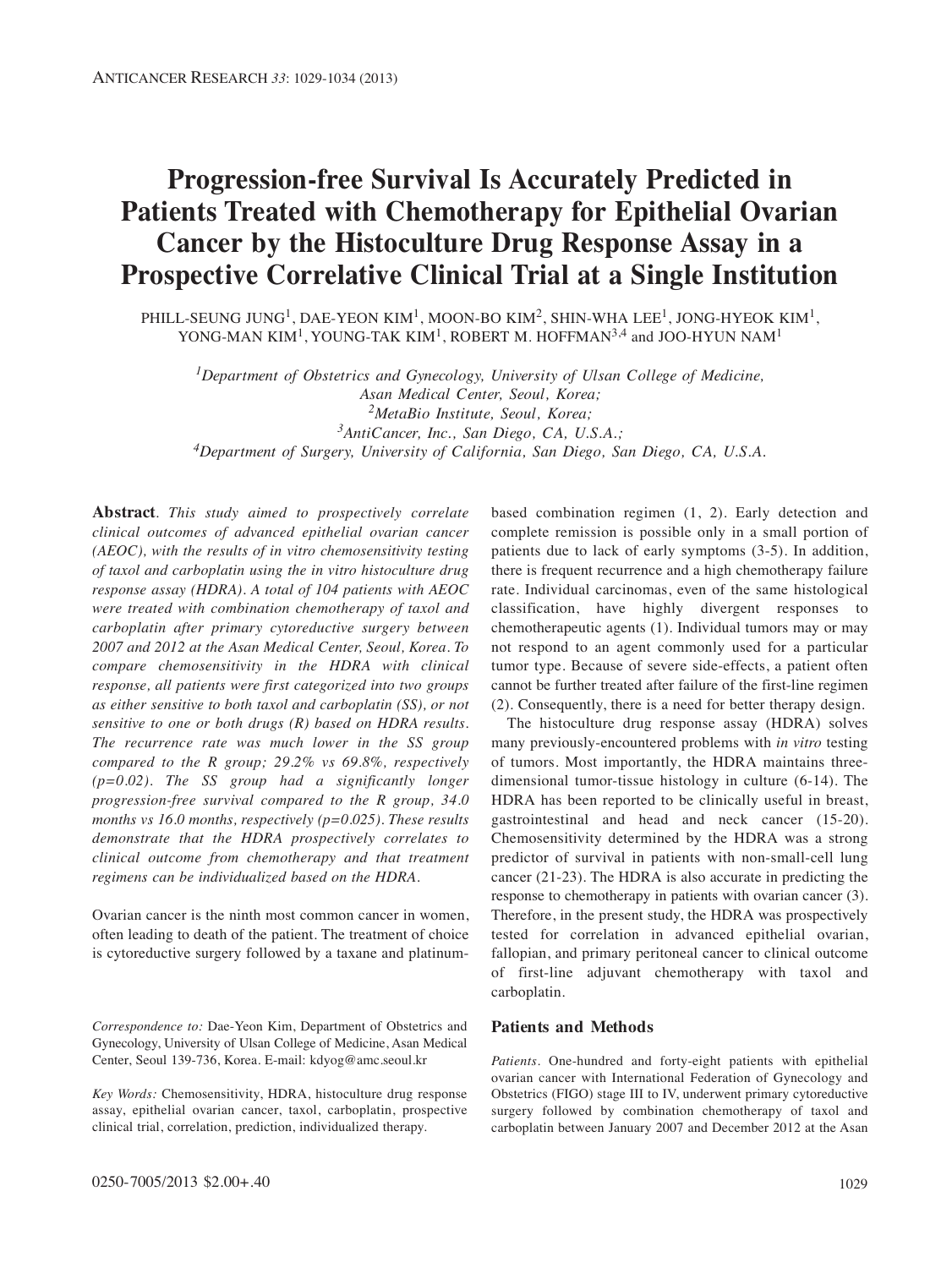Medical Center (Seoul, Korea). All patients gave informed consent for HDRA testing. The study was approved by the Institutional Review Board of the Asan Medical Center (S2012-1977-0001). Of the 148 patients, a total of 104 had finished cycles of adjuvant chemotherapy and were not treated with neoadjuvant chemotherapy and did not have a coexisting malignancy. The median age of those patients was 58 years (36-80 years). The median follow-up duration was 26.0 months (1.5-66.0 months). The FIGO stage distribution was as follows: three in stage IIIa, 1 in stage IIIb, 76 in stage IIIc, and 24 in stage IV. The histological type showed 84 patients with papillary serous type; 41 with serous type; four with clear cell carcinoma; and five with mixed mullerian malignant tumor, while one had undifferentiated type (Table I).

*Cytoreductive surgery*. Patients diagnosed with ovarian cancer underwent a complete staging operation and the tumors were classified according to FIGO. The surgical staging operation included total<br>abdominal hysterectomy, bilateral salpingo-oophorectomy, abdominal hysterectomy, bilateral salpingo-oophorectomy, omentectomy, appendectomy, and para-aortic and pelvic lymphadenectomy. Further, more aggressive resection of tumor-invaded organs, such as intestinal resection, colectomy, liver segmentectomy or splenectomy, was performed in selected cases with obvious tumor invasion. All 104 patients had undergone optimal debulking operations such that the size of residual tumor after surgery was less than 1 cm<sup>3</sup>.

*Chemotherapy administration.* Three to four weeks after surgery, all patients started adjuvant chemotherapy with taxol (175 mg/m2) and carboplatin (5 areas under the curve [AUC]), which was administered once every three weeks. Chemotherapy was halted if fever, thrombocytopenia, or neutropenia occurred.

*The histoculture drug response assay*. Tumor samples were obtained during cytoreductive surgery and aseptically washed in Hanks' balanced salt solution (HBSS; GIBCO, Gaithersburg, MD, USA) and minced into fragments approximately 0.5 mm in diameter. Necrotic and non-viable portions were excluded using 3-(4,5 dimethylthiazol-2-yl)-5-(3 carboxymethoxyphenyl)-2-(4-sulfo-phenyl)-2-tetrazolium (MTS; Sigma, St. Louis, MO, USA) staining. The viable cancer tissues were weighed on a chemical balance and placed onto collagen gels (Gelfoam®; Pharmacia & Upjohn, Kalamazoo, MI, USA) immersed in 1 ml RPMI-1640 medium (GIBCO) supplemented with 20% fetal calf serum (Biowest, Nuaillé, France) and drugs in 24-well plates. Six and four replicates were concurrently run for the control and treatment groups, respectively. After incubation for 72 h at  $37^{\circ}$ C with 5% CO<sub>2</sub>, 100 µl 0.06% collagenase type I (Sigma) in HBSS and 0.2% MTT (Sigma) in PBS containing 50 mM sodium succinate (Wako Ind., Tokyo, Japan) were added to each well. Plates were incubated for another 4 h, the medium removed, and 0.5 ml dimethyl sulfoxide (DMSO) (Sigma) added to each well to extract MTT formazan. Extracts from each well (100 μl) were transferred to a 96-well plate and the absorbance was measured at 540 nm using a microplate reader (VersaMax, Sunnyvale, CA, USA). The rate of inhibition of cancer-cell viability (IR) was calculated using the following equation: IR (%)=(1−mean absorbance of treated wells per gram of tumor/mean absorbance of control wells per gram of tumor)×100. In our study, the IR cut-off value for positive response was previously determined as ≥30% (17, 18).

*Assessment of chemosensitivity with the HDRA and clinical response.* To compare chemosensitivity of taxol and carboplatin in the HDRA with clinical response to these drugs, the 104 patients Table I. *Clinicopathologic characteristics of the patients (N=104).*

| Characteristic                            | No. of patients<br>104 |  |
|-------------------------------------------|------------------------|--|
| Total no. of patients                     |                        |  |
| Median age, years (range)                 | 58.0 (36-80)           |  |
| Median follow-up duration, months (range) | $26.0(1.5-66.0)$       |  |
| BMI, $\text{kg/m}^2$                      | 22.75                  |  |
| Recurrence, $n$ (%)                       | 56 (53.8)              |  |
| Death from disease, $n$ (%)               | 13 (12.5)              |  |
| FIGO stage                                |                        |  |
| <b>IIIa</b>                               | 3                      |  |
| <b>IIIb</b>                               | 1                      |  |
| <b>IIIc</b>                               | 76                     |  |
| IV                                        | 24                     |  |
| Histology                                 |                        |  |
| <b>PSA</b>                                | 50                     |  |
| <b>PSC</b>                                | 32                     |  |
| PSC (mixed type)                          | $\overline{2}$         |  |
| Serous adenocarcinoma                     | 5                      |  |
| Serous carcinoma                          | 2                      |  |
| <b>CCC</b>                                | $\overline{4}$         |  |
| Endometrioid adenocarcinoma               | 3                      |  |
| <b>MMMT</b>                               | 5                      |  |
| Undifferentiated carcinoma                | 1                      |  |

BMI: mean body index; PSA: papillary serous adenocarcinoma; PSC: papillary serous carcinoma; CCC: clear cell carcinoma; MMMT: malignant mixed mullerian tumor.

were divided into three groups by the HDRA results for each drug: drug resistant [IR greater than –0.5 standard deviation (SD) from the mean IR]; intermediate (IR between –0.5 SD and +0.5 SD from the mean IR); or sensitive (IR more than 0.5 SD from the mean IR). With this classification, all patients were further categorized into two groups as either sensitive to both taxol and carboplatin (SS), or resistant to one or both drug (R).

Between these two groups, inhibition rates for taxol and carboplatin, the decrease in the CA-125 level after the second and sixth cycle of chemotherapy, progression free survival (PFS) and overall survival (OS) were analyzed and compared. CA-125 levels were measured before surgery and after every cycle of chemotherapy. Imaging [(CT) or (PET/CT)] was done before surgery and after every three cycles of chemotherapy to examine the degree of disease control. PFS was defined as the interval between the date of debulking surgery and the date of imaging. In the patients without progression, PFS was defined as the duration from the date of surgery to the last follow-up. OS was defined as the interval between the date of debulking surgery and the date of death if the patient died of disease or the last follow-up date if the patient was still alive with or without disease.

*Statistical analysis.* Age, stage, surgical and chemotherapeutic treatment, CA-125 level, PFS and OS of each patient were all collected based on medical records. The  $\chi^2$  test and Fisher's exact test were performed to compare the characteristics of patients and response rate. The Kaplan–Meier method was used for PFS and OS. Data analysis was performed using SPSS ver.19.0 (SPSS Inc., Chicago, IL, USA). A *p*-value less than 0.05 was considered to be statistically significant.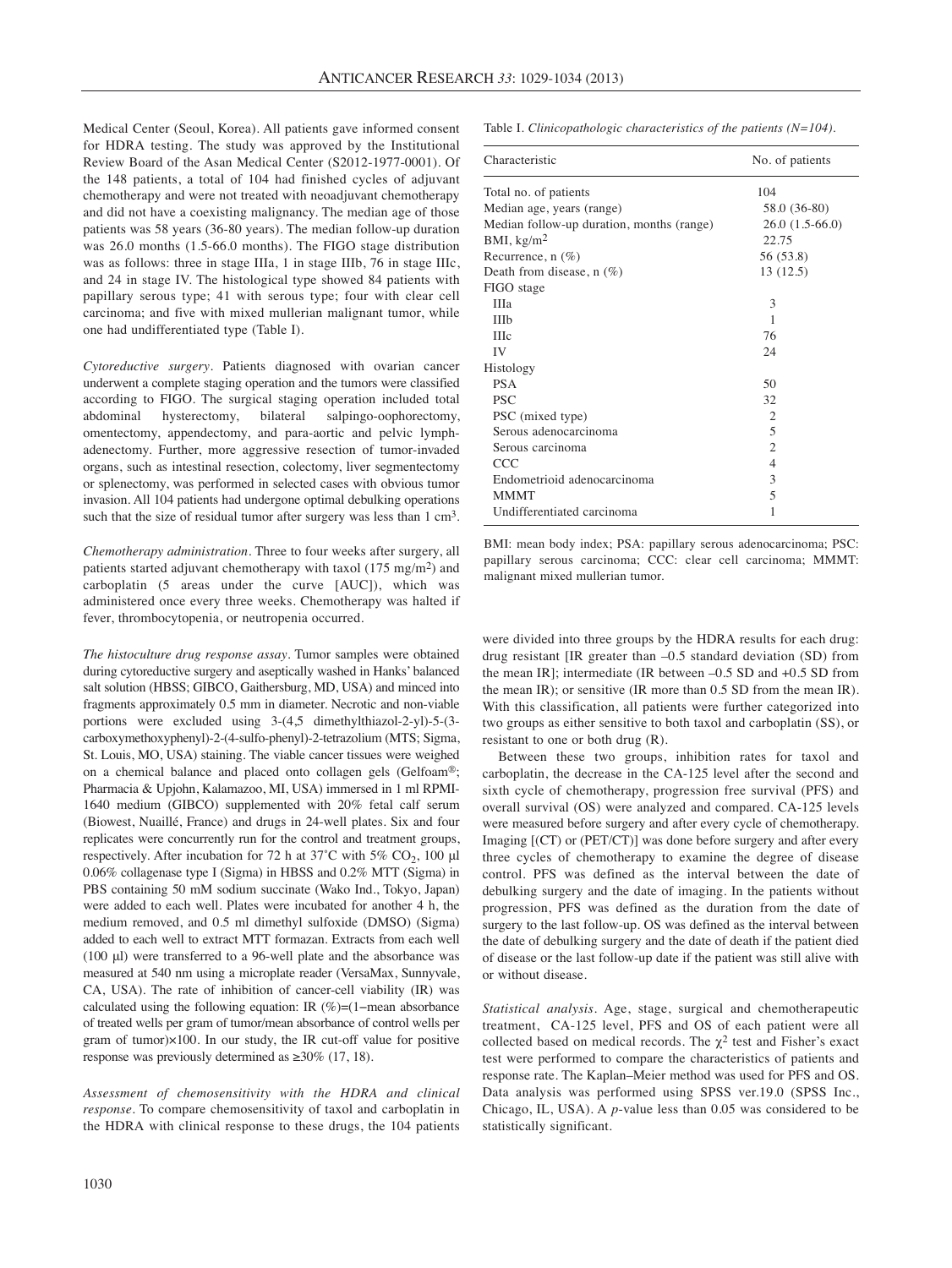

Average drug sensitivity (n=104)

Figure 1. *Average inhibition rate (IRs) of tumors for drugs in the HDRA for 104 ovarian cancer. BLM: Bleomycin; VP16: etoposide; ADR: adriamycin; TOP: topotecan; GEM: gemcitabine; lFS: ifosphamide; BEL: belotecan; CDDP: cisplatin; DTAX: detaxel; CBP: carboplatin.*

## **Results**

In this prospective study, 56 patients (53.8%) experienced disease recurrence and 13 patients (12.5%) died of their disease during 26.0 (1.5-66.0) months of median follow-up. The characteristics of 104 patients are shown in Table I. *In vitro* chemosensitivity of 11 chemotherapeutic agents was determined by the IR in the HDRA for the tumor sample obtained from each patient at surgery. The mean IRs for taxol and carboplatin, first-line for ovarian cancer, were 46% and 58%, respectively. Cisplatin, another platinum agent, and topotecan, a topoisomerase inhibitor, had IRs of 54% and 52%, respectively (Figure 1).

To compare clinical outcomes with the IRs determined in the HDRA, all patients were divided into three groups as described above. The distribution of patients was as follows: 40 patients were resistant, 24 were intermediate, and 40 were sensitive to taxol; 46 patients were resistant, 19 were intermediate, and 39 were sensitive to carboplatin. With this classification, the patients were further divided into two groups, again considering the results of both drugs: 24 patients were included in the SS group and 49 in the R group.

Table II shows the characteristics of the patients in each group. The median age (range) of the SS group was 53 (38- 73) years and for the R group was 59 (39-80) years (*p=*0.629). The distribution of FIGO stage and the histological types were different in each group but they were not statistically significant (*p=*0.385 and *p=*0.565, respectively). The median IRs (range) for carboplatin were significantly different in each group: 82% (69-89%) in the SS group *vs.* 45% (4-67%) in the R group (p<0.01). The median IRs (range) for taxol were also higher in the SS group than the R group: 66% (51-90%) *vs.* 35% (2-50%) but not statistically significant(p=0.643).

Patients in the SS group had more tendency to have CA-125 levels below 10 U/mL after the sixth cycle of chemotherapy compared to the R group: 79.2% *vs.* 65.3%, respectively (*p=*0.23).

The recurrence rate was much lower in the SS group compared to the R group: 29.2% *vs.* 71.4%, respectively (*p=*0.02). The median PFS was also significantly longer in the SS group at 34.0 months compared to the R group at 16.0 months (*p=*0.03) (Figure 2). The median OS was not able to be evaluated due to the small number of deaths during the follow-up period as shown at Figure 3.

The median PFS appeared to be influenced significantly by carboplatin but not by taxol. Patients who were sensitive to carboplatinin in the HDRA had a longer PFS than those who were resistant at 33.0 *vs.* 28.0 months (*p=*0.01) but the median PFS did not differ whether patients were sensitive to taxol or not (35.0 *vs.* 32.0 months, *p=*0.75).

### **Discussion**

The present clinical trial was performed prospectively in a single institution, and the results of the HDRA for both carboplatin and taxol were investigated as a predictor for clinical outcome of epithelial ovarian cancer. This study found a significant association between the *in vitro* HDRA chemosensitivity to carboplatin and taxol, and the PFS of patients with advanced ovarian cancer in a prospective clinical trial at a single institution. Patients whose tumors showed higher IRs for both taxol and carboplatin had a significantly longer median PFS and lower recurrence rate. This finding indicates that the HDRA can be applied clinically when choosing initial chemotherapeutic agents after cytoreductive surgery for ovarian cancer and also for secondline agents in recurrent ovarian cancer.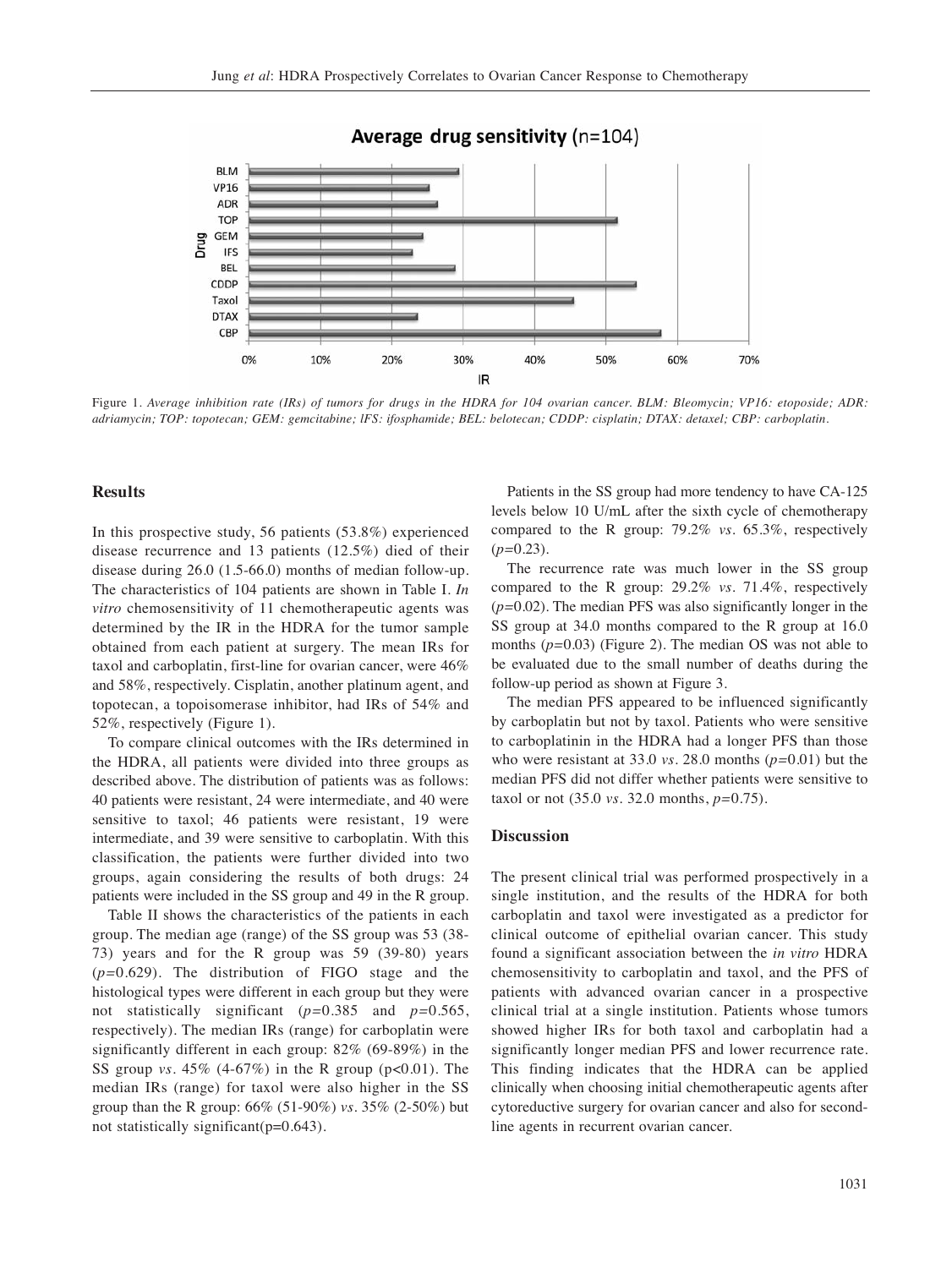| Characteristic                                     | $SS(n=24)$       | $R(n=49)$        | $p$ -Value |
|----------------------------------------------------|------------------|------------------|------------|
| Median age, years (range)                          | $53(38-73)$      | 59 (39-80)       | 0.80       |
| Median follow-up duration, months (range)          | $19.0(4.0-45.5)$ | $31.0(6.0-63.0)$ | 0.246      |
| Median inhibition rate,% (range)                   |                  |                  |            |
| Carboplatin                                        | 82 (69-89)       | $45(4-67)$       | < 0.01     |
| Taxol                                              | $66(51-90)$      | $35(2-50)$       | 0.643      |
| FIGO stage, n                                      |                  |                  | 0.385      |
| IIIa                                               | 1                | $\theta$         |            |
| IIIb                                               | $\overline{0}$   | $\theta$         |            |
| IIIc                                               | 18               | 37               |            |
| IV                                                 | 5                | 12               |            |
| Histology, n                                       |                  |                  | 0.565      |
| <b>PSA</b>                                         | 9                | 26               |            |
| <b>PSC</b>                                         | 9                | 9                |            |
| PSC (mixed type)                                   | $\overline{0}$   | $\mathfrak{2}$   |            |
| Serous adenocarcinoma                              |                  | 4                |            |
| Serous carcinoma                                   | $\mathbf{0}$     | 1                |            |
| <b>CCC</b>                                         | $\overline{2}$   | 2                |            |
| Endometrioid adenocarcinoma                        | $\overline{2}$   |                  |            |
| <b>MMMT</b>                                        | 1                | 3                |            |
| Undifferentiated carcinoma                         | $\mathbf{0}$     | 1                |            |
| Decrease in CA-125 level                           |                  |                  |            |
| After 2nd cycle of T&C/after cytoreductive surgery | 0.79             | 0.77             | 0.605      |
| After 6th cycle of T&C/after cytoreductive surgery | 0.84             | 0.82             | 0.841      |
| CA-125 level after 6th cycle of T&C                |                  |                  |            |
| $<$ 10 U/mL                                        | 19 (79.2%)       | 32(65.3%)        | 0.232      |
| Death                                              | 4(16.7%)         | $7(14.3\%)$      | 0.513      |
| Recurrence                                         | $7(29.2\%)$      | 35 (71.4%)       | 0.02       |
| Median PFS, months (range)                         | 34.0 (4.0-64.0)  | $16.0(4.0-18.0)$ | 0.019      |

Table II. *Comparison of clinicopathological characteristics of patients sensitive to both taxol and carboplatin (SS) (n=24), and those not sensitive to either drug (R) (n=49).*

The HDRA has been shown to have a high evaluation rate of 98.8%, high specificity of 70-90%, and high clinical correlation of 80-90%, which is higher than other drug response assays and thought to be due to the maintenance of the three-dimensional tissue architecture (11, 12, 15, 20).

This study also revealed that the chemosensitivity to carboplatin but not to taxol, in the HDRA was independently associated with PFS. The two drugs have a different mechanism of action: carboplatin interacts with DNA to interfere with DNA repair, while taxol disrupts microtubules essential to mitosis.

Even though it was not statistically significant, there was a tendency for a decrease of CA-125 and the proportion of patients with CA-125 below 10 U/mL increased after the sixth cycle of chemotherapy in the sensitive group but not the resistant group. This result implies that the level of CA-125 after several cycles of chemotherapy may also be another factor for predicting the clinical outcome of advanced ovarian cancer by reflecting the degree of chemosensitivity.

Because of the short-term follow-up duration and small number of patients, this study was not able to compare the median OS between the HDRA sensitive and resistant groups. However, the study was performed prospectively in a single institution, implying that enrolled patients can be considered to receive homogeneous cytoreductive surgery and adjuvant chemotherapy.

In conclusion, results of HDRA are related to the median PFS and recurrence rate in advanced ovarian cancer, which indicate that chemotherapy can be individualized for better prognosis by selecting more effective agents, especially when the IR for first-line agents, carboplatin and taxol, are very low in the HDRA.

#### **References**

- 1 Siegel R, Naishadham D and Jemal A: Cancer statistics, 2012. CA Cancer J Clin *62*: 10-29, 2012.
- 2 Joo WD, Lee JY, Kim JH, Yoo HJ, Roh HJ, Park JY, Kim DY, Kim YM, Kim YT and Nam JH: Efficacy of taxane and platinum-based chemotherapy guided by extreme drug resistance assay in patients with epithelial ovarian cancer. J Gynecol Oncol *20*: 96-100, 2009.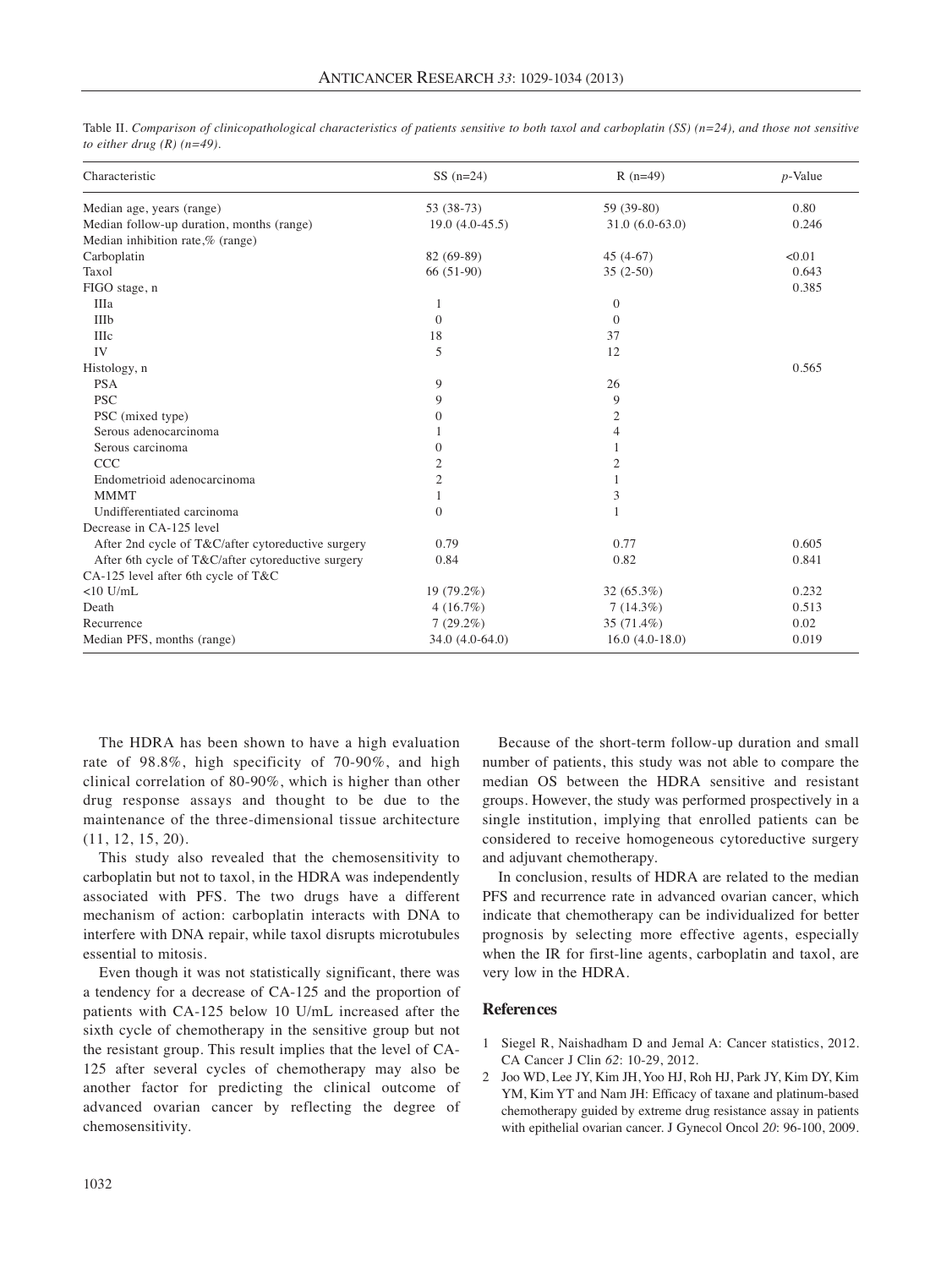

Figure 2. *Kaplan–Meier survival curves showing progression-free survival of patients sensitive to both taxol and carboplatin (SS group, n=24), and patients not sensitive to either drug (R group, n=49). The median PFS was longer in the SS group than in the R group (34.0 vs. 16.0 months, p=0.03).*



Figure 3. *Kaplan–Meier survival curves showing overall survival of patients sensitive to both taxol and carboplatin (SS group, n=24), and those not sensitive to either drug (R group, n=49) (p=0.27).* 

- 3 Ohie S, Udagawa Y, Kozu A, Komuro Y, Aoki D, Nozawa S, Moossa AR and Hoffman RM: Cisplatin sensitivity of ovarian cancer in the histoculture drug response assay correlates to clinical response to combination chemotherapy with cisplatin, doxorubicin and cyclophosphamide. Anticancer Res *20*: 2049- 2054, 2000.
- 4 Nakada S, Aoki D, Ohie S, Horiuchi M, Suzuki N, Kanasugi M, Susumu N, Udagawa Y and Nozawa S: Chemosensitivity testing of ovarian cancer using the histoculture drug response assay: sensitivity to cisplatin and clinical response. Int J Gynecol Cancer *15*: 445-452, 2005.
- 5 Lee SW, Kim YM, Kim MB, Kim DY, Kim JH, Nam JH and Kim YT: *In vitro* chemosensitivity using the histoculture drug response assay in human epithelial ovarian cancer. Acta Med Okayama *66*: 271-277, 2012.
- 6 Vescio RA, Redfern CH, Nelson TJ, Ugoretz S, Stern PH and Hoffman RM: *In vivo*-like drug responses of human tumors growing in three-dimensional gel-supported primary culture. Proc Natl Acad Sci USA *84*: 5029-5033, 1987.
- 7 Leighton J: A sponge matrix method for tissue culture; formation of organized aggregates of cells *in vitro*. J Natl Cancer Inst *12*: 545-561, 1951.
- 8 Hoffman RM: *In vitro* sensitivity assays in cancer: a review, analysis, and prognosis. J Clin Lab Anal *5*: 133-143, 1991.
- 9 Furukawa T, Kubota T, Watanabe M, Takahara T, Yamaguchi H, Takeuchi T, Kase S, Kodaira S, Ishibiki K, Kitajima M *et al*: High *in vitro*-in vivo correlation of drug response using spongegel-supported three-dimensional histoculture and the MTT end point. Int J Cancer *51*: 489-498, 1992.
- 10 Furukawa T, Kubota T, Watanabe M, Kase S, Takahara T, Yamaguchi H, Takeuchi T, Teramoto T, Ishibiki K, Kitajima M *et al*: Chemosensitivity testing of clinical gastrointestinal cancers using histoculture and the MTT end-point. Anticancer Res *12*: 1377-1382, 1992.
- 11 Hoffman RM: To do tissue culture in two or three dimensions? That is the question. Stem Cells *11*: 105-111, 1993.
- 12 Hoffman RM: *In vitro* assays for chemotherapy sensitivity. Crit Rev Oncol Hematol *15*: 99-111, 1993.
- 13 Kubota T, Sasano N, Abe O, Nakao I, Kawamura E, Saito T, Endo M, Kimura K, Demura H, Sasano H *et al*: Potential of the histoculture drug-response assay to contribute to cancer patient survival. Clin Cancer Res *1*: 1537-1543, 1995.
- 14 Furukawa T, Kubota T and Hoffman RM: Clinical applications of the histoculture drug response assay. Clin Cancer Res *1*: 305- 311, 1995.
- 15 Hoffman RM. Histocultures and their use. In: Encyclopedia of Life Sciences. John Wiley and Sons, Ltd.: Chichester, 2010, published online. DOI: 10.1002/9780470015902.a0002573.pub2.
- 16 Nakamura J, Imai E, Yoshihama M, Sasano H and Kubota T: Histoculture drug response assay, a possible examination system for predicting the antitumor effect of aromatase inhibitors in patients with breast cancer. Anticancer Res *18*: 125-128, 1998.
- 17 Kim JC, Kim DD, Lee YM, Kim TW, Cho DH, Kim MB, Ro SG, Kim SY, Kim YS and Lee JS: Evaluation of novel histone deacetylase inhibitors as therapeutic agents for colorectal adenocarcinomas compared to established regimens with the histoculture drug response assay. Int J Colorectal Dis *24*: 209- 218, 2009.